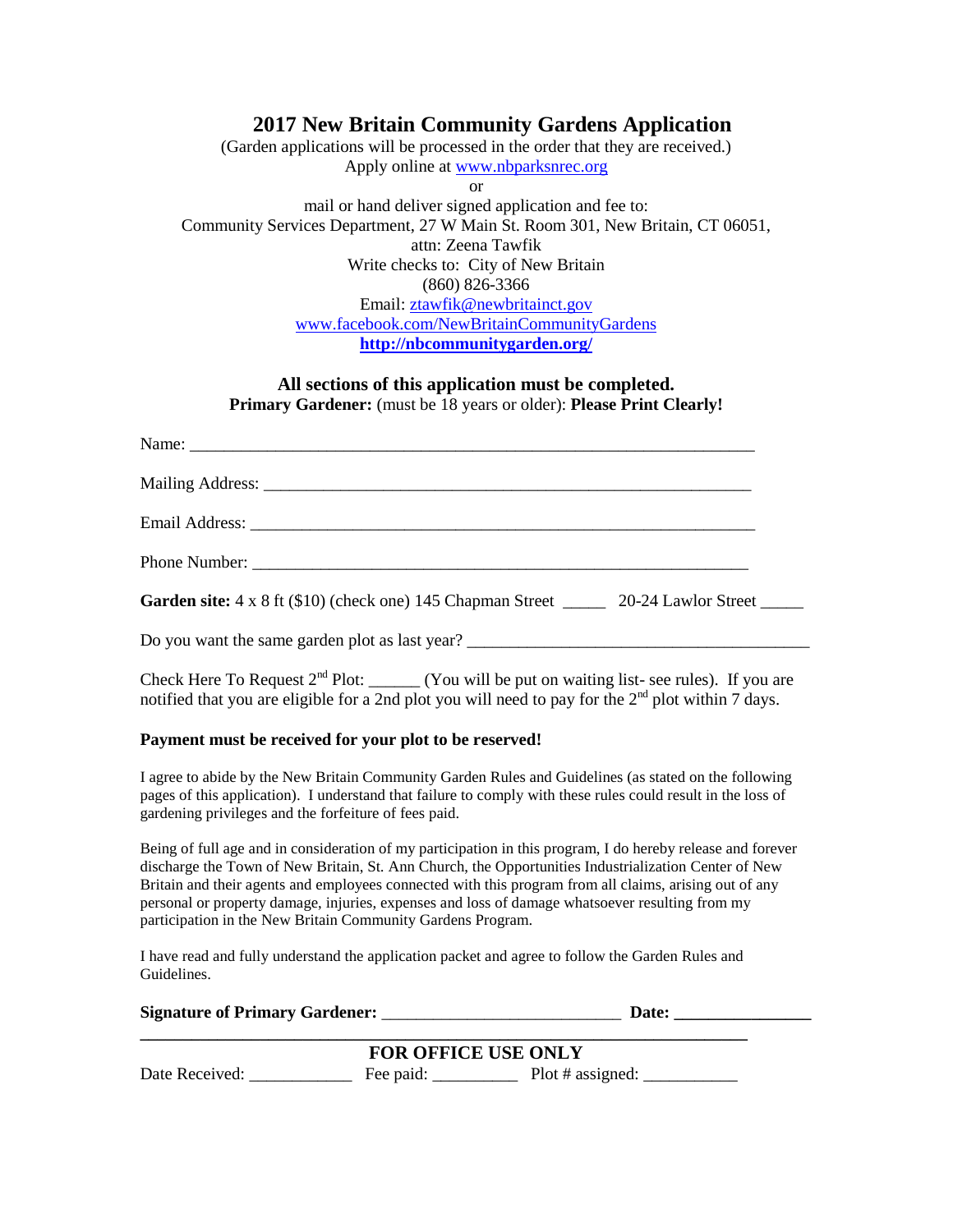# **New Britain Community Garden Rules & Guidelines 2016**

**Season Dates:** Opening day for the Community Gardens will be Saturday, May 13<sup>th</sup> 2017. Gardeners who are changing plot location or who are not continuing to garden in the 2017 garden season must have their 2016 garden plots cleaned out by April  $18<sup>th</sup>$ 

**Registration Guidelines:** Registration for continuing 2016 gardeners will start on April 17th. New gardeners for 2017 may sign up for garden plots starting on April  $24^{\text{th}}$ . Gardeners can sign up for 1 plot and payment must be received, in order for a plot to be reserved. Gardeners may request to be placed on a waiting list for a second plot. Second plots will be assigned based on availability starting on June  $1<sup>st</sup>$  in the order that these requests are received. If you are notified that there is availability for a second plot, you must pay the \$10 fee for that plot within 7 days.

**Application Details:** New Britain Community Garden Plots are only available to New Britain residents. All primary gardeners need to be 18 years or older. Plots are assigned on a first come first serve basis. Each registered gardener will be assigned a numbered raised bed plot by opening day. There will be no refunds issued for forfeited plots. Gardeners may request the same plot in future years but assignment cannot be guaranteed.

**Garden Hours:** The gardens are open from 6am to sundown.

## **Parking: Please be sure to follow all posted city-parking rules. Violators may be ticketed. Gardeners must be mindful of the residential neighbors at all times!**

**-Chapman Street Garden**- There is street parking on Belden and Chapman Streets next to the garden. Parking is prohibited on the other side of each street.

**-Lawlor Street Garden**- There is street parking on Lawlor Street next to the garden. Parking is prohibited on the other side of the street.

**Organic Gardening: Chemical fertilizers, pesticides or herbicides are prohibited.**  For example: **NO** Miracle-Gro, Preen, Round- Up, Sevin, etc. Please use fertilizers and pest control methods that are approved for organic production. Weed control should be done by hand pulling or mulching (leaves and hay make a great mulch!) Organic fertilizer may be available for purchase at the garden sites throughout the season. If you do chose to use pest control products, you must purchase products that are OMRI listed. [http://www.omri.org](http://www.omri.org/)

**Workdays:** Every person renting a community garden plot must attend at least one Community Garden Workday throughout the garden season. Remember this will be a great way to get to know your Community Garden Neighbors and will benefit everyone! There will be notification of these workdays on our facebook page [www.facebook.com/NewBritainCommunityGardens](http://www.facebook.com/NewBritainCommunityGardens) and by email.

Pets: There will be no pets allowed at the Community Garden sites.